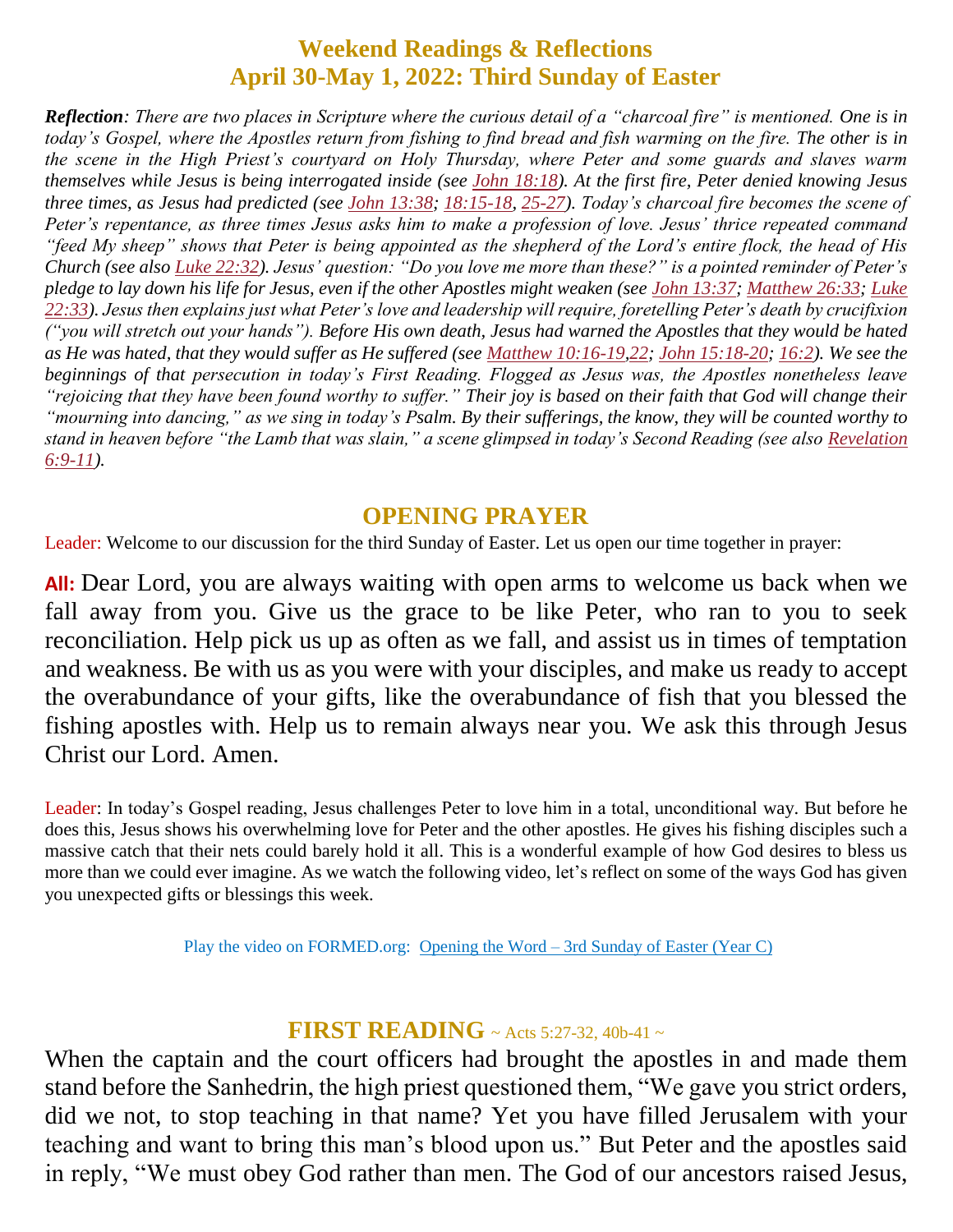though you had him killed by hanging him on a tree. God exalted him at his right hand as leader and savior to grant Israel repentance and forgiveness of sins. We are witnesses of these things, as is the Holy Spirit whom God has given to those who obey him." The Sanhedrin ordered the apostles to stop speaking in the name of Jesus, and dismissed them. So they left the presence of the Sanhedrin, rejoicing that they had been found worthy to suffer dishonor for the sake of the name.

*The Sanhedrin involved 71 members of the High Priests, former High Priests and ruling families of Jerusalem. It was the highest Jewish civil and religious court. Peter and the apostles show impressive courage in witnessing to Christ. Peter focuses the argument to obedience to God rather than to men.* 

 *What does obedience to God actually mean for you and your life-style? How could you show you live more for God than the world?*

#### **SECOND READING** ~ Revelations 5:11-14 ~

I, John, looked and heard the voices of many angels who surrounded the throne and the living creatures and the elders. They were countless in number, and they cried out in a loud voice: "Worthy is the Lamb that was slain to receive power and riches, wisdom and strength, honor and glory and blessing." Then I heard every creature in heaven and on earth and under the earth and in the sea, everything in the universe, cry out: "To the one who sits on the throne and to the Lamb be blessing and honor, glory and might, forever and ever." The four living creatures answered, "Amen," and the elders fell down and worshiped.

*The Book of Revelation was written to comfort christians suffering persecution. It is resistance literature. Using symbols and code language it reveals that the Empire of Rome is only temporary, the final scene will be eternal life for those faithful to the lamb / Jesus. John provides a picture of the heavenly liturgy. The Old Testament expectation awaited a Lion but instead Jesus comes as a Lamb that was slain to receive power and riches, wisdom and strength...*

 What is the difference between a Lion and a Lamb? How does Easter reveal that God conquers through Love not Power?

## **GOSPEL** ~ John 21:1-19 <sup>~</sup>

At that time, Jesus revealed himself again to his disciples at the Sea of Tiberias. He revealed himself in this way. Together were Simon Peter, Thomas called Didymus, Nathanael from Cana in Galilee, Zebedee's sons, and two others of his disciples. Simon Peter said to them, "I am going fishing." They said to him, "We also will come with you." So they went out and got into the boat, but that night they caught nothing. When it was already dawn, Jesus was standing on the shore; but the disciples did not realize that it was Jesus. Jesus said to them, "Children, have you caught anything to eat?" They answered him, "No." So he said to them, "Cast the net over the right side of the boat and you will find something." So they cast it, and were not able to pull it in because of the number of fish. So the disciple whom Jesus loved said to Peter, "It is the Lord." When Simon Peter heard that it was the Lord, he tucked in his garment, for he was lightly clad, and jumped into the sea. The other disciples came in the boat, for they were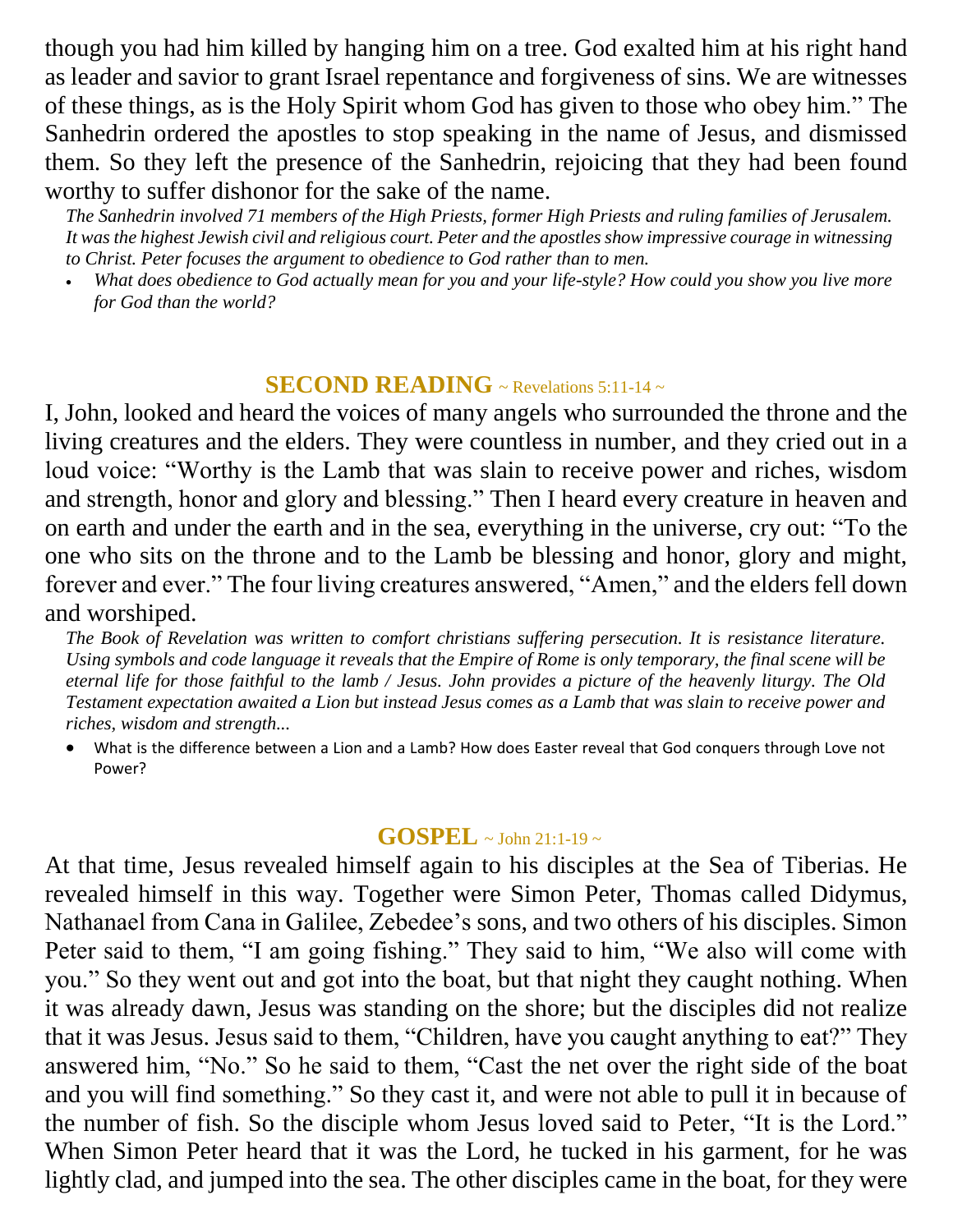not far from shore, only about a hundred yards, dragging the net with the fish. When they climbed out on shore, they saw a charcoal fire with fish on it and bread. Jesus said to them, "Bring some of the fish you just caught." So Simon Peter went over and dragged the net ashore full of one hundred fifty-three large fish. Even though there were so many, the net was not torn. Jesus said to them, "Come, have breakfast." And none of the disciples dared to ask him, "Who are you?" because they realized it was the Lord. Jesus came over and took the bread and gave it to them, and in like manner the fish. This was now the third time Jesus was revealed to his disciples after being raised from the dead. When they had finished breakfast, Jesus said to Simon Peter, "Simon, son of John, do you love me more than these?" Simon Peter answered him, "Yes, Lord, you know that I love you." Jesus said to him, "Feed my lambs." He then said to Simon Peter a second time, "Simon, son of John, do you love me?" Simon Peter answered him, "Yes, Lord, you know that I love you." Jesus said to him, "Tend my sheep." Jesus said to him the third time, "Simon, son of John, do you love me?" Peter was distressed that Jesus had said to him a third time, "Do you love me?" and he said to him, "Lord, you know everything; you know that I love you." Jesus said to him, "Feed my sheep. Amen, amen, I say to you, when you were younger, you used to dress yourself and go where you wanted; but when you grow old, you will stretch out your hands, and someone else will dress you and lead you where you do not want to go." He said this signifying by what kind of death he would glorify God. And when he had said this, he said to him, "Follow me."

*Jesus appears to his disciples as they seek to return to their previous lives. Some walk away from Jerusalem and others go fishing. Jesus turns them around and sends them on mission. The large catch of fish shows that the disciples working on their own can catch nothing, but in obedience to*

*Christ - everything is possible. 153 is said to be the number of nations known in the world, and the total number of fish types known at that time. The missionary outreach is to all nations and all peoples!* 

 *Is there a particular mission field that you feel attracted to work in? What next little step might obedience to Christ involve for you in being part of the Church's ʻmission'?*

*John 21 is regarded as an addition to the conclusion of the Gospel of John showing the rehabilitation of Peter. Peter is chastened by his failures and publicly, infront of the others, is invited to profess his love for the Lord. Each request ʻdo you love me' is a painful reminder to Peter of his betrayal.* 

 *Do you think a rehabilitated shepherd is a better shepherd? What does Jesus' re-appointment of Peter as leader show us about Jesus? About God?*

*The ultimate and final invitation of Jesus is framed by the request to lay down your life: ʻfollow me'.* 

 *What reaction takes place in your head and heart to the invitation to ʻlay down your life' for the Lord? Frequently people comment that there are so many lapsed Catholics no longer practicing their faith or coming to Church. Perhaps another perspective is seeing them as collapsed Catholics. The Sheep were not being fed.* 

 *How could you respond to the invitation Jesus gave to Peter to 'feed and tend' his sheep so that they are well nourished. What has fed you that you could creatively share?*

## **MEDITATION**

In His third appearance to the apostles, Jesus prepared a breakfast for them and ate with them. Peter's prompt response to draw near to the Lord and eat breakfast with Him stands in sharp contrast to his previous denial and distancing himself from his Master